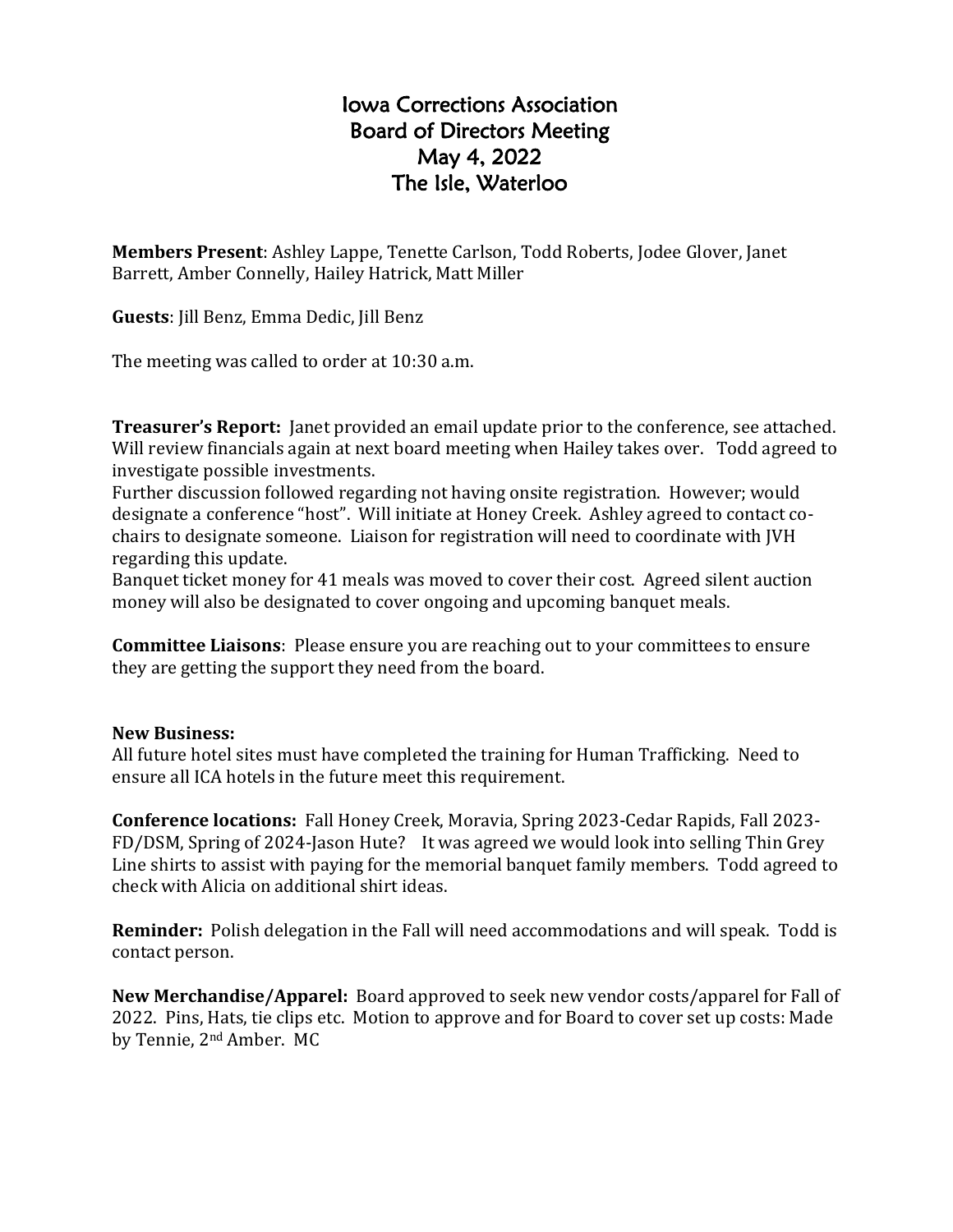**NEXT Board meeting:** Yearly review! Please plan NOW to attend: August 2, 2022 at 10am in Central Office. (Ashley has already sent out an invite) Motion to Adjourn at 11:22am: Amber, 2nd Hailey.

Respectfully submitted,

Tenette Carlson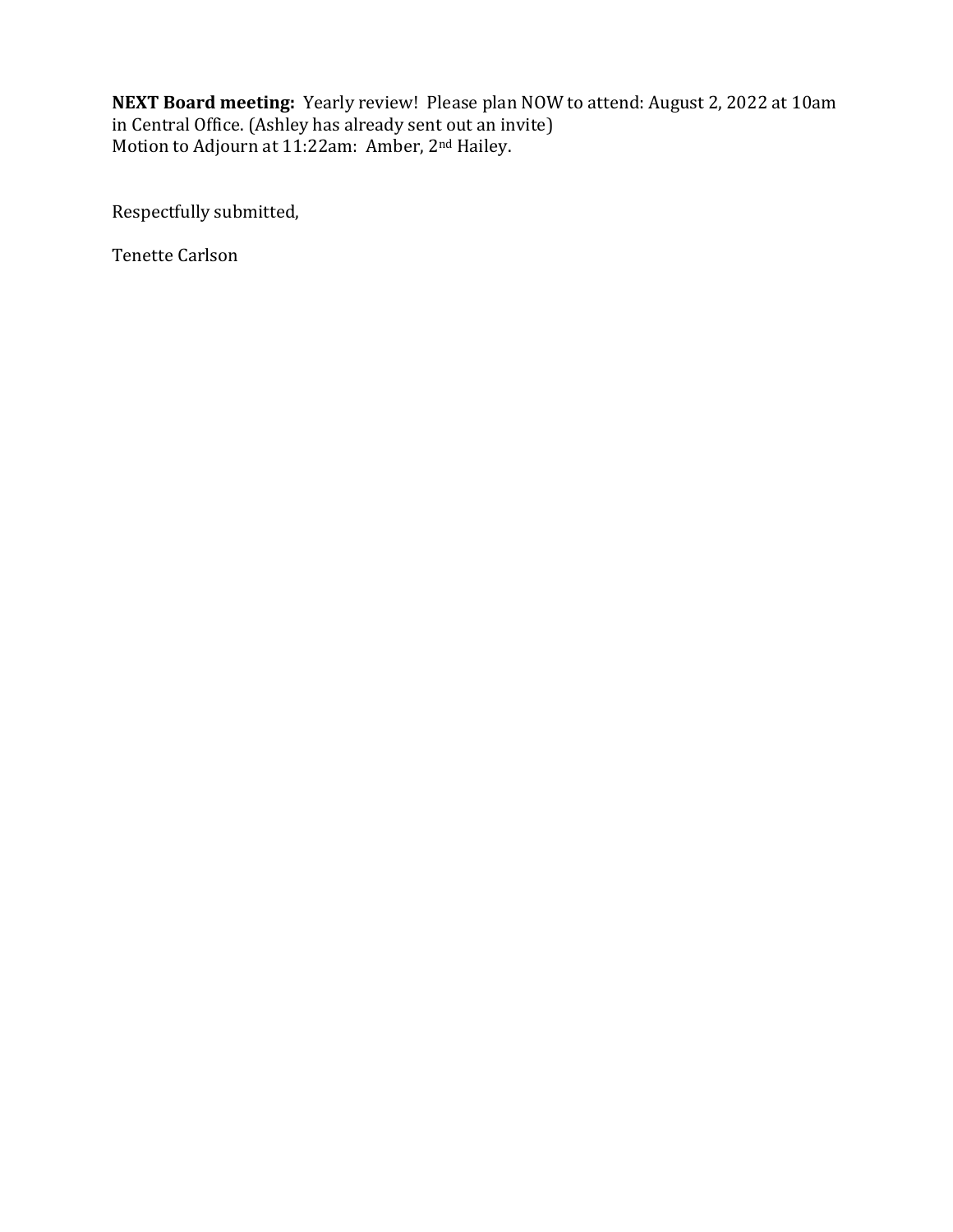| <b>Month</b>            | <b>Starting</b><br><b>Balance</b> | income      | expenditures | ending balance |                                           |
|-------------------------|-----------------------------------|-------------|--------------|----------------|-------------------------------------------|
| <b>July, 2021</b>       | \$9,021.31                        | \$485.00    | \$618.87     | \$8,887.44     |                                           |
| August, 2021            | \$8,887.44                        | \$4,830.00  | \$464.67     | \$13,252.77    |                                           |
| September, 2021         | \$13,252.77                       | \$7,413.12  | \$2,051.55   | \$18,614.34    |                                           |
| October, 2021           | \$18,614.34                       | \$165.08    | \$1,446.25   | \$17,333.17    |                                           |
| November, 2021          | \$17,333.17                       | \$1,501.11  | \$11,475.76  | \$7,358.52     |                                           |
| December, 2021          | \$7,358.52                        | \$30.00     | \$0.00       | \$7,388.52     |                                           |
| January, 2022           | \$7,388.52                        | \$795.35    | \$1.15       | \$8,182.72     |                                           |
| February, 2022          | \$8,182.72                        | \$4,389.70  | \$1,135.72   | \$11,436.70    |                                           |
| March, 2022             | \$11,436.70                       | \$7,968.85  | \$2,376.47   | \$17,029.08    |                                           |
| April, 2022             | \$17,029.08                       | \$12,302.37 | \$1,248.87   |                | \$28,082.58 (\$595 checks still out)      |
|                         |                                   |             |              |                |                                           |
|                         |                                   |             |              |                |                                           |
|                         |                                   | \$39,880.58 | \$20,819.31  | \$28,082.58    |                                           |
|                         |                                   |             |              |                |                                           |
|                         |                                   |             |              |                |                                           |
|                         |                                   |             |              |                |                                           |
|                         |                                   |             |              |                |                                           |
|                         |                                   |             |              |                |                                           |
|                         |                                   |             |              |                |                                           |
| <b>Savings Account</b>  | 6/30/2021                         |             | \$23,976.60  |                |                                           |
|                         | 9/30/2021                         | \$0.61      | \$23,977.21  |                |                                           |
|                         | 12/31/2021                        | \$0.61      | \$23,977.81  |                |                                           |
|                         | 3/31/2021                         | \$0.99      | \$23,978.81  |                | \$23,978.81 Current savings balance       |
|                         |                                   |             |              |                |                                           |
|                         |                                   |             |              |                |                                           |
| <b>Checking Account</b> | 9,021.31                          | 39,880.58   | $-20,819.31$ |                | 28,082.58 current checking balance        |
|                         |                                   |             |              |                | (- the \$595 still<br>outstanding checks) |
|                         |                                   |             |              |                |                                           |
|                         |                                   |             |              |                |                                           |

| <b>Savings Account</b>     |      |             |
|----------------------------|------|-------------|
| Beginning Balance 7/1/2020 |      | \$23,974.19 |
| 9/30/2020 - interest       | 0.61 | \$23,974.80 |
| 12/31/2020 - interes       | 0.61 | \$23,975.41 |
| 3/31/2021 - interest       | 0.59 | \$23,976.00 |
| 6/30/2021 - interest       | 0.60 | \$23,976.60 |